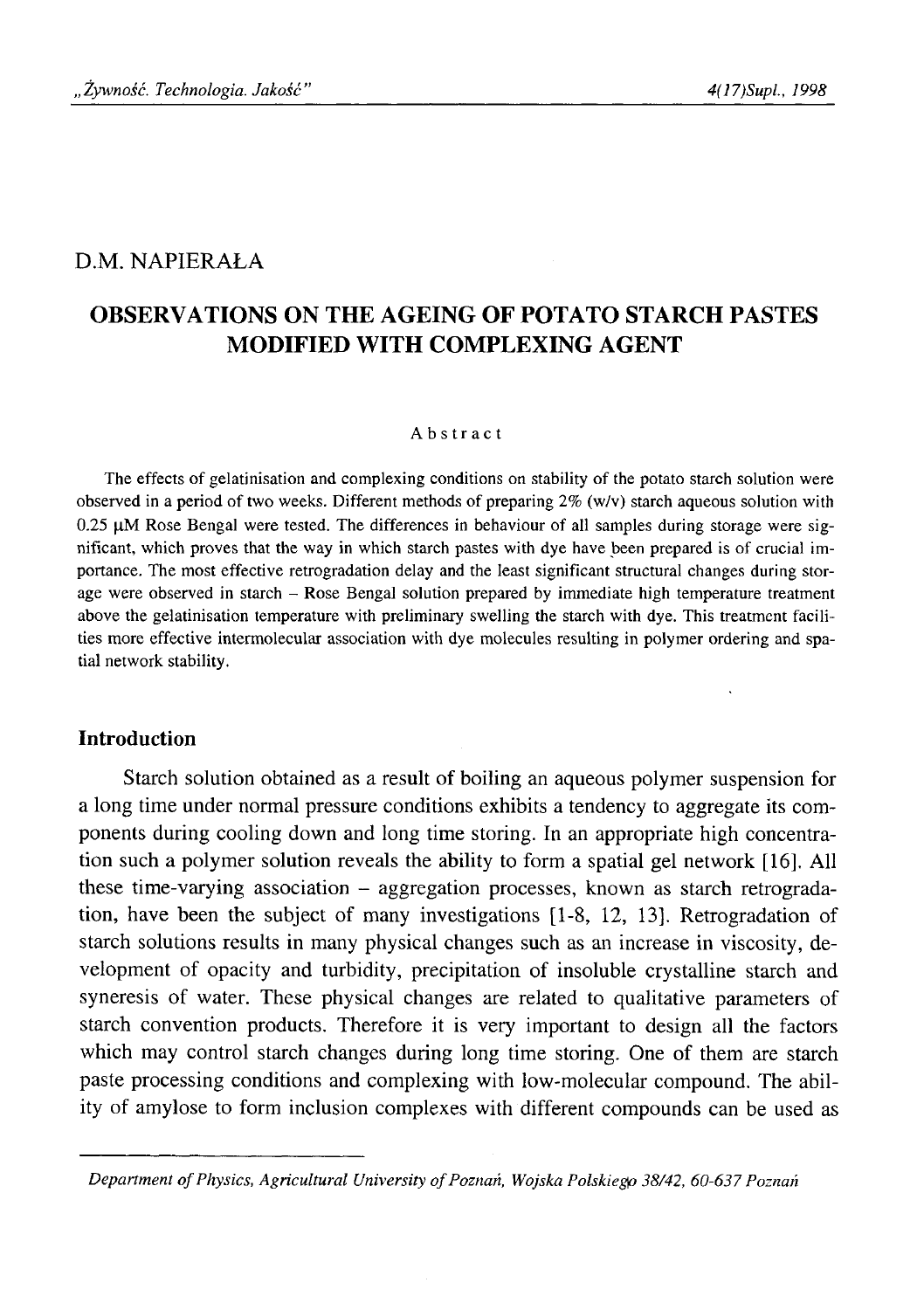considerable in influencing the structural changes during storage [14]. Hizukuri *et al.* [4] observed that retrogradation in sufficiently gelatinised starch can be inhibited. The relationship between method of starch gelatinisation and the crystallinity of storaged starch and degree of retrogradation during storage was studied by Mizuno [8].

The purpose of this work was to study the influence of hydrothermal processing conditions and complexing on the stability and physical properties of potato starch aqueous solutions during long time storing in the presence of Rose Bengal, used as complexing agent required for stabilisation of starch solution.

### **Materials and methods**

A soluble potato starch obtained from Polish Chemical Reagent – Gliwice was used in the experiment without further purification. Rose Bengal (RB) sodium salt was obtained from Sigma Co. The starch concentration was  $0.02$  g/cm<sup>3</sup>, whereas dye concentration was 0.25 μΜ. The methods of hydrothermal processing of starch with Rose Bengal are need to be indicated in detail, because they were modified. All aqueous starch suspensions were heated at boiling temperature in the same time period of 30 minutes. The first modification depended upon heat treatment: for some probes (from no 1 to 5) the contact of starch with water occurred at room temperature and for the others (probes no 6 and 7) – the contact with water occurred immediately at boiling temperature. The next modification concerned the moment of Rose Bengal addition: it was added to starch before heat treatment for probes no 1, 5 and 6; at the end of starch solution boiling – in probes 3 and 7; during starch paste cooling down, at  $50^{\circ}C - in$ probe no 2 and in probe no 4 - after 1 h of starch paste storing at room temperature. The third processing modification was related with preliminary 1 hour starch swelling in water, without a complexing agent  $-$  in probe no 4, and in the presence of Rose Bengal – in probe no 5. All starch solutions, prepared in such a way, were exposed for long time storage at a stable temperature of 27<sup>o</sup>C.

Measurements of proton spin-lattice relaxation rate,  $R_1$  were carried out using a 30-MHz pulse NMR spectrometer. Signal of free induction decay was recorded after a two-pulse sequence  $\pi - \tau - \frac{\pi}{2}$ . The data set obtained were analysed using the twodimensional NMR signal – analysing program CracSpin [15].

Optical rotation (OR) measurements were performed using POLAMAT A produced by Carl Zeiss Jena, in 1dm cell, at three wavelengths:  $\lambda = 366$  nm, 406 nm and 436 nm.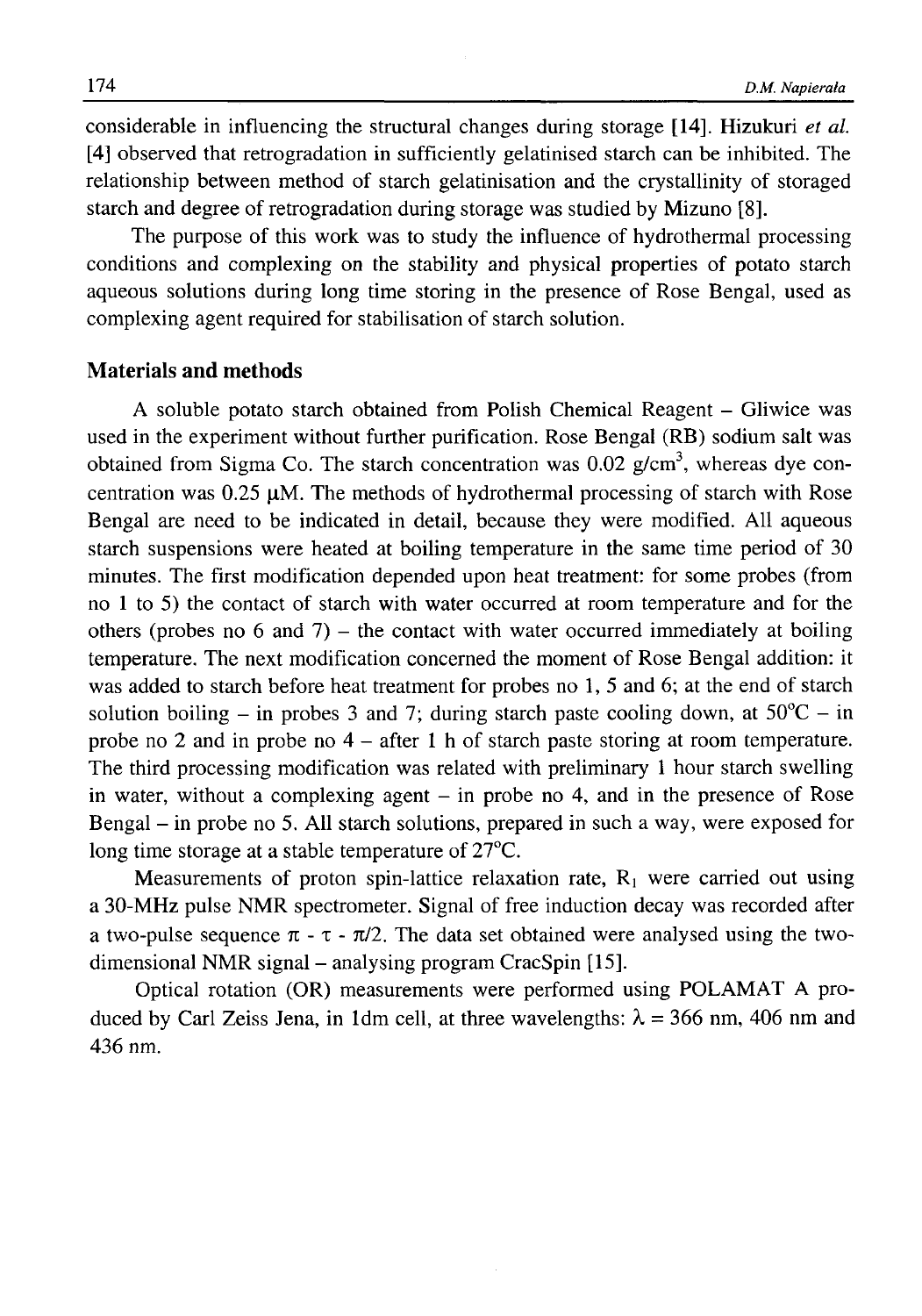## **Results and discussion**

Potato starch pastes of *2%* (w/v), prepared according to the above description, were observed during long-time storing at a constant temperature. Some main changes observed in starch paste probes during ageing are presented in Table 1.

Table 1

No of probe  $\overline{\qquad \qquad \text{Ageing time,}}$ Turbidity Precipitation Microbialogivilcropialogi-<br>cal spoilage | Discolouration 1 1  $\overline{\phantom{a}}$ - -  $\frac{4}{7}$ +  $\overline{a}$  $\overline{a}$ 7 | - | + | + | -10 | - | + | ++ | - $\frac{14}{14}$  - ++ + + ++ 2 | 1 | - | - | - | -4 | - | + | + | -7 | - | ++ | + | -10 | ++ | +++ | ++ | ++ 14 + +++ ++ +++  $3 \mid 1 \mid - \mid - \mid - \mid - \mid - \mid - \mid - \mid$ 4 | - | + | + | -7 | + | + | + | -10 | ++ | ++ | ++ | + 14 ++ +++ +++ ++ 4 | 1 | - | - | - | -4 | + | ++ | + | -7 + + + + + + + + 10 | + | ++ | ++ | ++ 14 + +++ ++ +++ 5 1 - - - - *A*  $\overline{a}$ L.  $\overline{\phantom{0}}$ *1*  $\left[$   $\left[$   $+$   $\right]$   $\left[$   $-$ 10 | - | + | - | -14 | + | + | - | -6 | 1 | - | - | - | -4 | - | + | - | -7 | - | + | + | -10 | - | + | ++ | + 14 - ++ ++ ++  $7 \quad | \quad 1 \quad | \quad - \quad | \quad - \quad | \quad - \quad | \quad - \quad | \quad - \quad | \quad - \quad |$ 4 | – | – | – | – /  $10$   $\rightarrow$  $\overline{\phantom{0}}$ 14 + - - - - - - - - - -

The effect of ageing on some properties of starch pastes  $(0.02 \text{ g/cm}^3)$  with Rose Bengal (25 μM), stored at 27°C

 $-$  no effect;  $+$  low effect;  $++$  medium effect;  $++$  high effect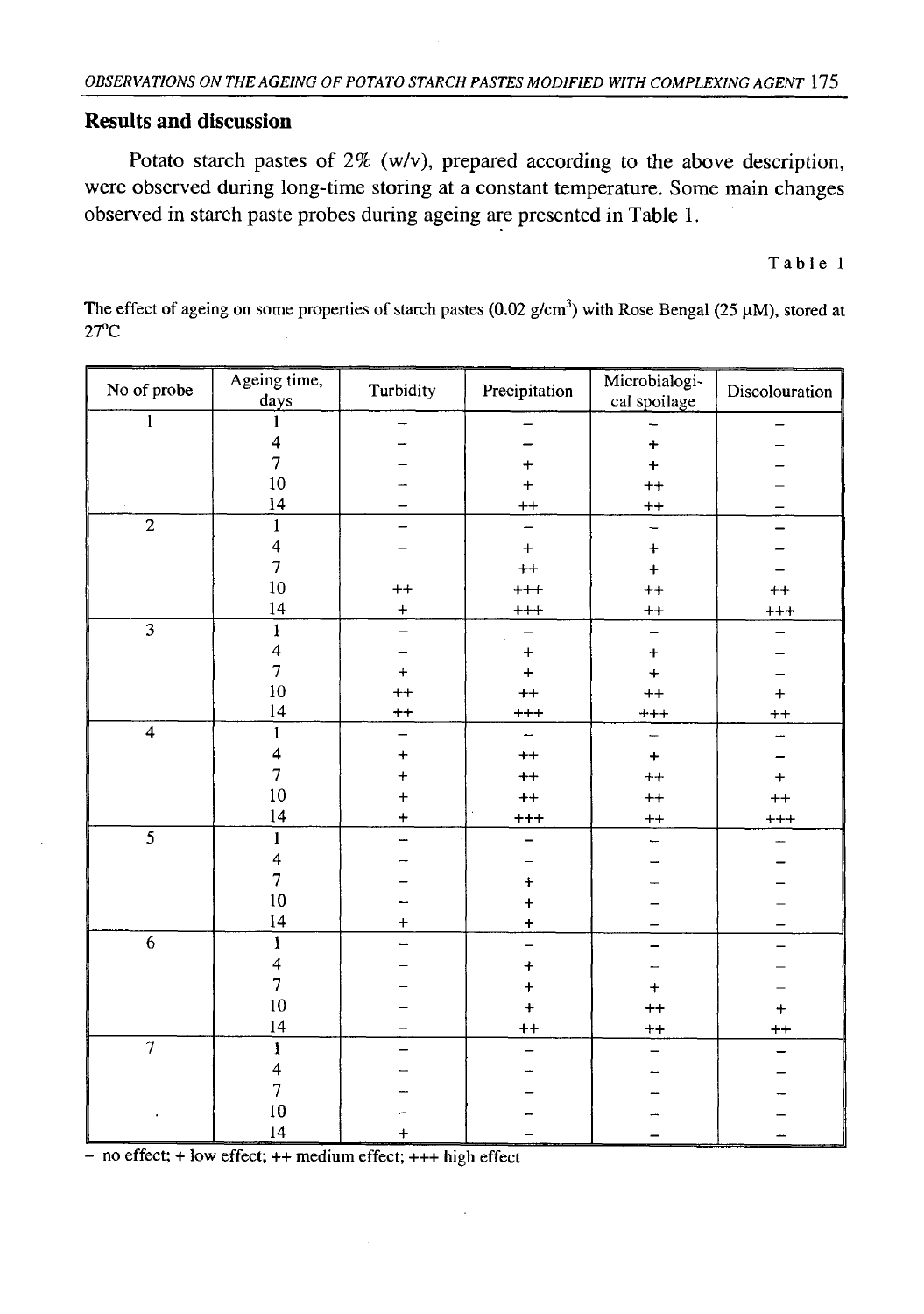The comparison of ageing changes in starch pastes with the same ratio of polymer amount and amount of complexing agent, modified during hydrothermal processing, suggests that the molecular structure of polymer with complexing dye in the studied systems is very different. The stability of starch polymer network in water solution is conditioned by efficiency of intermolecular polymer - dye interaction, which can stable amylose helical form and supermolecular ordering.

All starch dispersions were tested after 20 days of storing by optical rotation measurements in spectral range beyond the dye absorption bands. The values of *[α]χ* for three wavelengths, 366 nm, 406 nm and 436 nm are presented in Table 2.

#### T a b 1 e 2

| Number of probe                  | $[\alpha]_{366 \text{ nm}}$ , deg<br>$[\alpha]_{366 \text{ nm}}$ , deg |       | $[\alpha]$ <sub>436 nm</sub> , deg |  |
|----------------------------------|------------------------------------------------------------------------|-------|------------------------------------|--|
| Freshly prepared 2%              |                                                                        |       |                                    |  |
| starch paste                     | 20.33                                                                  |       | 13.50                              |  |
| Freshly prepared 2% starch paste |                                                                        |       |                                    |  |
| with $0.25\mu$ M RB              | 19.47                                                                  |       | 13.00                              |  |
|                                  | 19.57                                                                  | 15.32 | 12.98                              |  |
|                                  | 9.90                                                                   | 7.75  | 6.55                               |  |
| 3                                | 19.24                                                                  | 14.98 | 12.74                              |  |
| 4                                | 16.80                                                                  | 10.90 | 11.64                              |  |
|                                  | 19.66                                                                  | 14.46 | 13.30                              |  |
| 6                                | 14.44                                                                  | 11.30 | 9.55                               |  |
|                                  | 18.80                                                                  | 14.20 | 12.96                              |  |

The optical rotation (OR) data at three wavelengths:  $\lambda = 366$  nm, 406 nm and 436 nm, obtained in potato starch pastes after 20 days of storage at 27°C

Although the changes in starch pastes storing for 20 days at  $27^{\circ}$ C are considerable, especially the amount of precipitated amylose, discolouration, the differences in optical rotation between freshly prepared starch paste and after long time storing are surprisingly small (Table 2). In probe no 3, for example, in which high amount of precipitate was observed, the optical rotation is comparable with that for probe no 7, the most stable of the starch paste studied. Optical rotation offers one of the simplest and most reliable methods for determining the concentration of polysaccharide in solution [9]. Due to precipitation, starch concentration in long- time storage solution is not the same as before ageing, in freshly prepared starch solution. Nevertheless, the values of OR were not changed in starch pastes with Rose Bengal after long time storing for some probes (Table 2).

It was observed, after 15 days of storing starch pastes with no preservative, two of all starch probes were untouched by micro-organisms. These were probes 5 and 7. The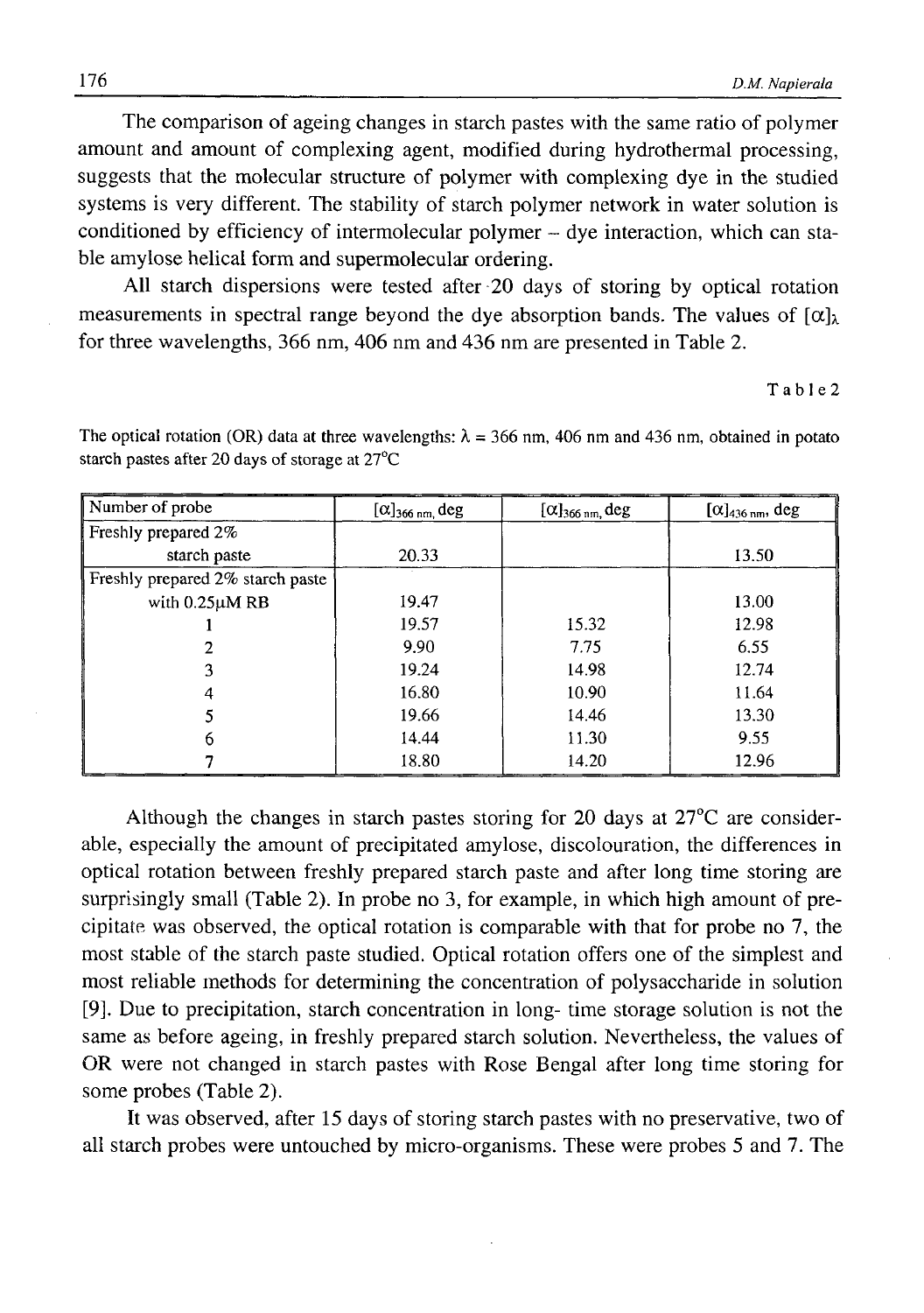other solutions were significantly destroyed and discoloured, especially starch pastes no 2, 4 and 6. High turbidity has occurred in starch solution samples 2 and 3. It could be noticed, amylose precipitation, coloured by presence of Rose Bengal molecules, formed radically arranged pattern at the bottom of vessel in starch probes no 2 and 3. No comparable effect was observed in other solutions. In all these, much or less changed starch pastes after 20 days of storing, the measurements of proton relaxation rate were performed from upper layer. Spin-lattice proton relaxation rate,  $R_1$ , like to spin-spin relaxation rate analysed in [10], was characterised by multiexponential free induction decay, revealing under measurement conditions at least two water proton subsystems with different molecular mobility. The data obtained by fitting procedure with Crac-Spin program for all probes are presented in Table 3.

Table 3

| No of probe   | $R_{11}$ , $S^{-1}$ | $A_{11}$ ,% | $R_{12}$ , s <sup>-1</sup> | $A_{12}$ ,% | $R_{13}$ , s <sup>-1</sup> | $A_{13}$ ,% |
|---------------|---------------------|-------------|----------------------------|-------------|----------------------------|-------------|
|               | 0.454               | 97.0        | 18.5                       | 3.0         |                            |             |
| $\mathcal{D}$ | 0.431               | 96.6        | 15.6                       | 3,4         |                            |             |
| 3             | 0.445               | 98.2        | 22.3                       | 1.8         |                            |             |
| 4             | 0.441               | 94.0        | 39.1                       | 1.9         | 1.3                        | 4.1         |
|               | 0.456               | 96.5        | 29.7                       | 3.5         |                            |             |
| 6             | 0.412               | 94.5        | 26.1                       | 5.5         |                            |             |
|               | 0.450               | 97.5        | 27.1                       | 2.5         |                            |             |

Spin-lattice proton relaxation rate,  $R_1$  and percent contribution of two proton fractions in potato starch pastes after 15 days of ageing at 27°C

It is evidence, that proton relaxation rate,  $R_1$  in such heterogeneous systems, related to water state and biopolymer matrix should be very complicated. NMR analysis has shown two proton subsystems with different molecular mobility in nearly all starch probes and three proton fractions in starch paste no 4. It should be noticed that in the case of starch paste no 4, complexing agent was incorporated to the starch solution just after 1 hour of cooling down the solution to the room temperature. During this time a spatial network of polymer could be formed as well as high temperature conformational transitions occurred. Rose Bengal molecules were incorporated "too late" for amylose conformation changes input. The effectiveness of complexing process in starch solution highly depends on temperature. In starch paste, cooled down to the room temperature amylose - RB interactions were significantly restricted. In this starch paste (no 4) three protons fractions were observed in NMR measurements, which proved polydispersity of the system.

Three used hydrothermal processing of potato starch paste with a complexing agent are schematically presented in Fig. 1.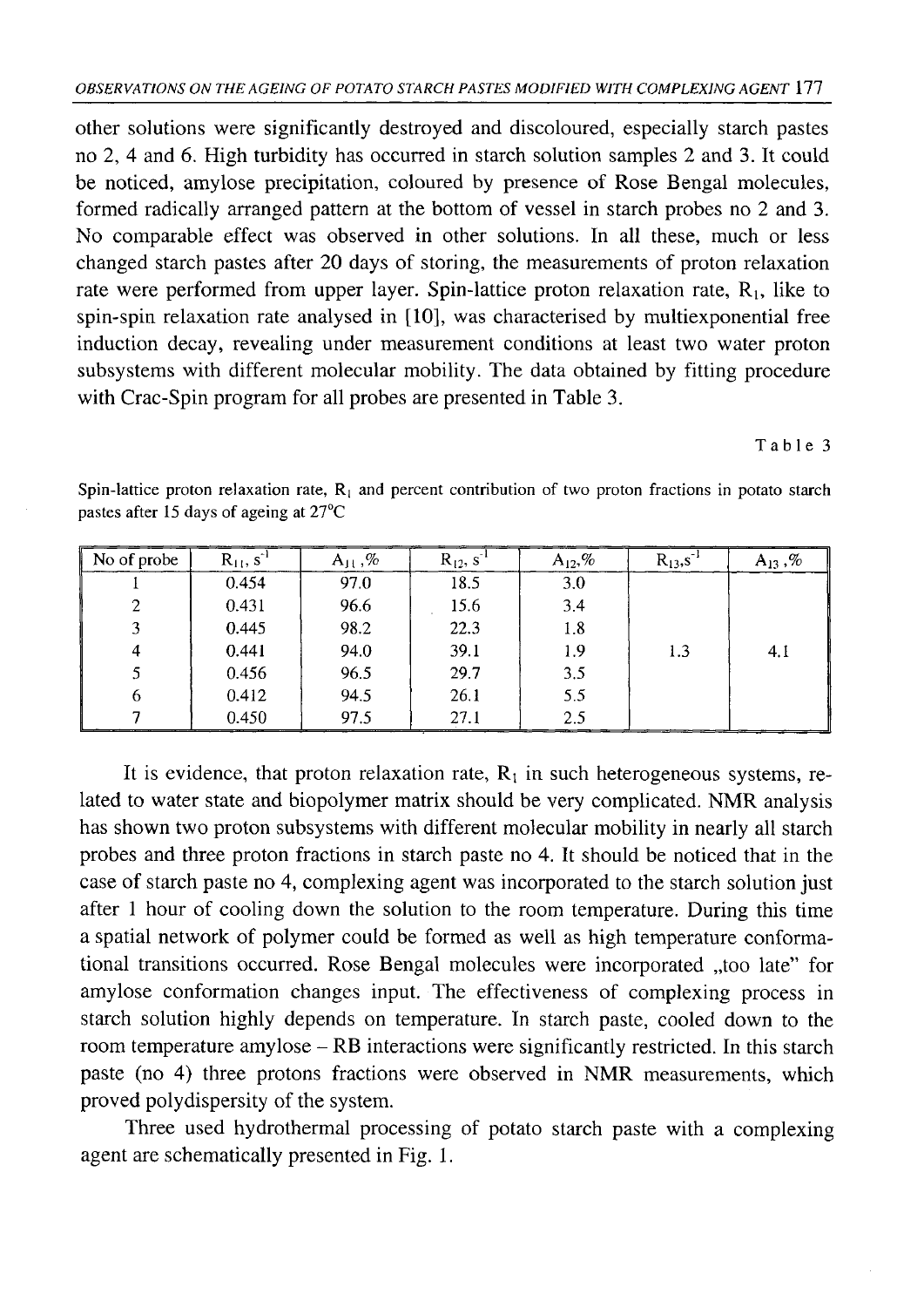





Fig. 1. Diagrams illustrating three hydro-thermal processing used in potato starch paste with complexing agent, Rose Bengal (·).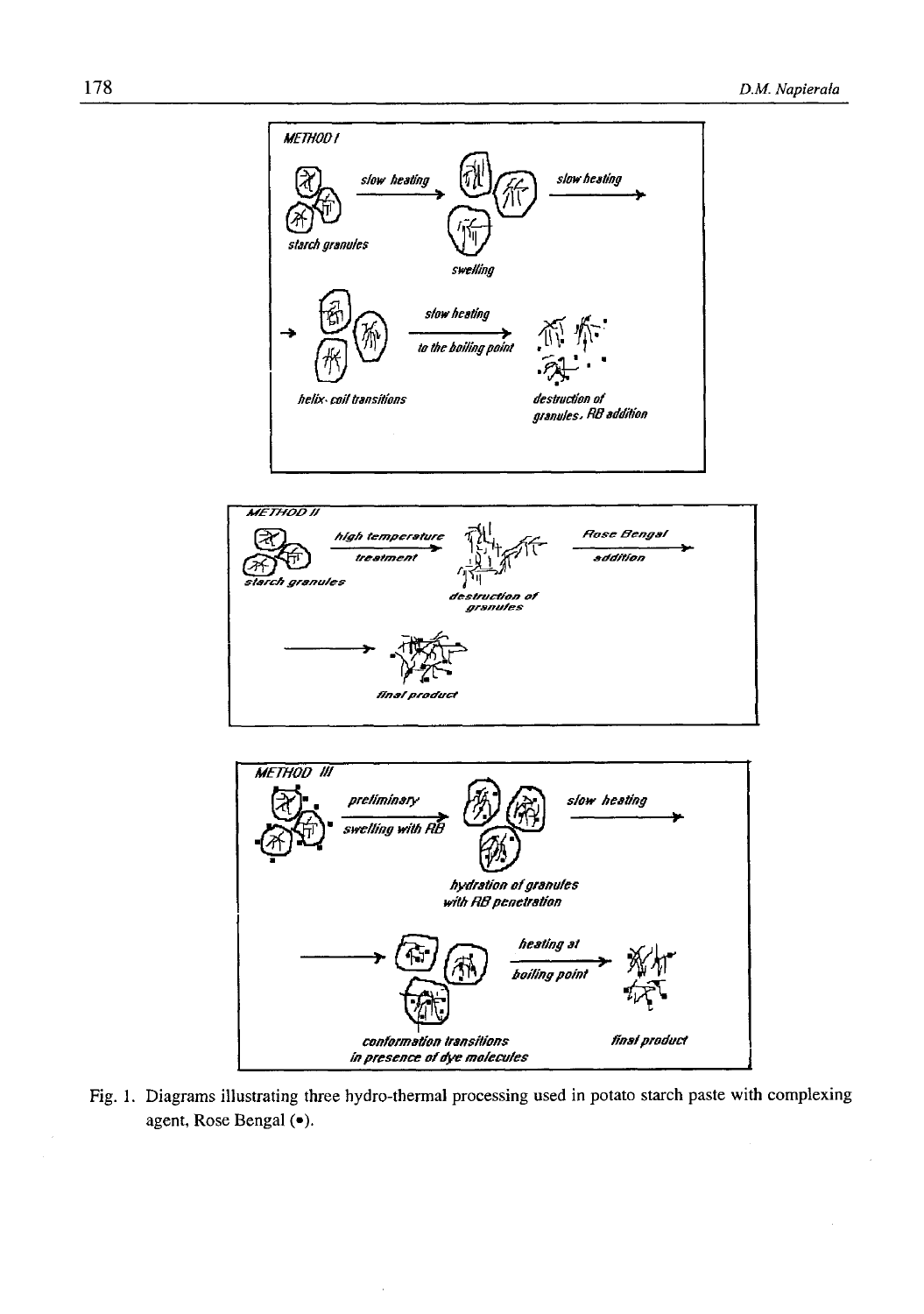During slow heating of a starch suspension (Fig.  $1 -$  Method I), a gradual disruption of starch granules takes place, accompanying with swelling, conformational transitions of amylose and amylopectin chains within. It is known, that the total granule disruption arises at temperature above 90°C [11]. Therefore, in starch paste obtained according to method I, some ''trace" of granule disordering remains, which unfavourable effects on polymer chains entaglement in the whole system (probes 1, 2, 3, 4).

Quite different molecular conditions for starch pasting are in a starch suspension treated immediately with high temperature, above  $90^{\circ}$ C (Fig. 1 – Method II). Instantaneous starch granule disruption facilitates mutual polymer chains penetrating. It should influence structural homogeneity of starch paste at a molecular level. The interaction of Rose Bengal with starch may result in a more stable network (probe 7).

Preliminary starch swelling in presence of complexing agent (Fig.  $1 -$ Method III) causing Rose Bengal penetration into starch granules, leads to better ''prepare" of granules to form polymer spatial network with Rose Bengal. After high temperature treatment of such prepare starch with complexing agent within granules, starch paste obtained exhibit more resistance on ageing changes (probe no 5).

## **Conclusions**

The study of the effect of dye - polymer interaction on the stability of starch colloidal solutions revealed that:

- $\bullet$  the stability of potato starch spatial network modified with a complexing agent, Rose Bengal, is related with the method of hydrothermal processing of starch solutions,
- two agents may play a main role in forming a starch spatial network stable: preliminary swelling of the starch granules with a complexing agent, and – starting the process at high temperature, above gelatinisation temperature, in which random coil - helix conformation transition is observed.
- the interaction between amylose chains and RB molecules is not affected by temperature below the helix-coil transition temperature. When a complexing agent is added to starch solution at lower temperatures, intermolecular interaction is highly restricted, due to unfavourable amylose chain conformation.

### **REFERENCES**

- [1] Abia R., Buchanan C.J., Saura-Calixto F., Eastwood M.A.: J. Agric. Food Chem., 41, 11, 1993, 1856-1863.
- [2] Bohlin L., Eliasson A.-C.: Starch/Staerke, **38,** 4, 1986, 120-124.
- [3] Hizukuri S.: Carbohydr. Res., 147, 1986, 342-348.
- [4] Hizukuri S., Tagaki T.: Carbohydr. Res., 134, 1984, 134-140.